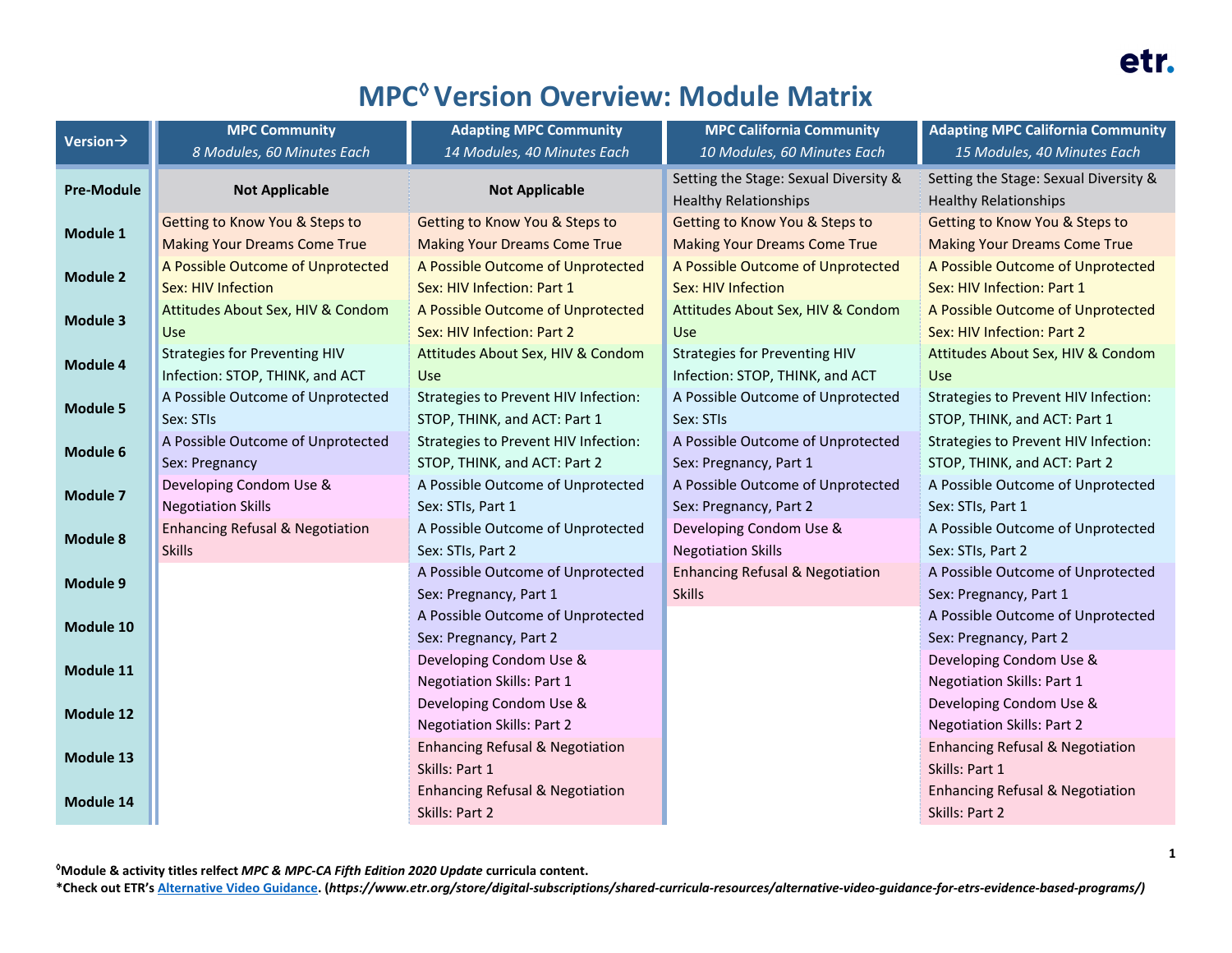## **MPC◊ Community:**

#### *How to adapt eight 60-minute modules into fourteen 40-minute modules*

*This grid is a guide for educators & agencies to adapt MPC Community for implementation settings in which class/session length is <60 minutes. These adaptations are not required or exhaustive. This guide is merely an additional supportive resource.*

| <b>Eight 60-minute Modules</b>                                       |                | <b>Fourteen 40-minute Modules</b>                                    |         |
|----------------------------------------------------------------------|----------------|----------------------------------------------------------------------|---------|
|                                                                      |                |                                                                      |         |
| Module 1:                                                            |                | Module 1:                                                            |         |
| <b>Getting to Know You and Steps to Making Your Dreams Come True</b> |                | <b>Getting to Know You and Steps to Making Your Dreams Come True</b> |         |
| A. Welcome and Program Overview                                      | 05 Mins        | A. Welcome and Program Overview                                      | 03 Mins |
| <b>B.</b> Welcome Activity                                           | 10 Mins        | <b>B.</b> Welcome Activity                                           | 10 Mins |
| C. Creating Group Agreements                                         | 05 Mins        | C. Creating Group Agreements                                         | 05 Mins |
| D. Making Proud Choices! Be Proud! Be Responsible! Brainstorm        | 05 Mins        | D. Making Proud Choices! Be Proud! Be Responsible! Brainstorm        | 05 Mins |
| E. Brainstorming About Teens and Sex                                 | 10 Mins        | E. Goals and Dreams Timeline                                         | 12 Mins |
| F. Goals and Dreams Timeline                                         | 15 Mins        | F. Brainstorming Obstacles or Detours Along Your Timeline            | 05 Mins |
| G. Brainstorming Obstacles or Detours Along Your Timeline            | 10 Mins        |                                                                      |         |
| <b>Total Time:</b>                                                   | <b>60 Mins</b> | <b>Total Time: 40 Mins</b>                                           |         |

| Module 2:                                            |                            | <b>Module 2:</b>                                             |                            |
|------------------------------------------------------|----------------------------|--------------------------------------------------------------|----------------------------|
| A Possible Outcome of Unprotected Sex: HIV Infection |                            | A Possible Outcome of Unprotected Sex: HIV Infection, Part 1 |                            |
| A. Discussing HIV and AIDS                           | 10 Mins                    | A. The Subject Is HIV* Video and Discussion                  | 25 Mins                    |
| B. The Subject Is HIV* Video and Discussion          | 25 Mins                    | B. True or False: HIV                                        | 15 Mins                    |
| C. True or False: HIV                                | 10 Mins                    |                                                              |                            |
| D. HIV Risk Continuum                                | 15 Mins                    |                                                              |                            |
|                                                      | <b>Total Time: 60 Mins</b> |                                                              | <b>Total Time: 40 Mins</b> |

**◊Module & activity titles relfect** *MPC & MPC-CA Fifth Edition 2020 Update* **curricula content.**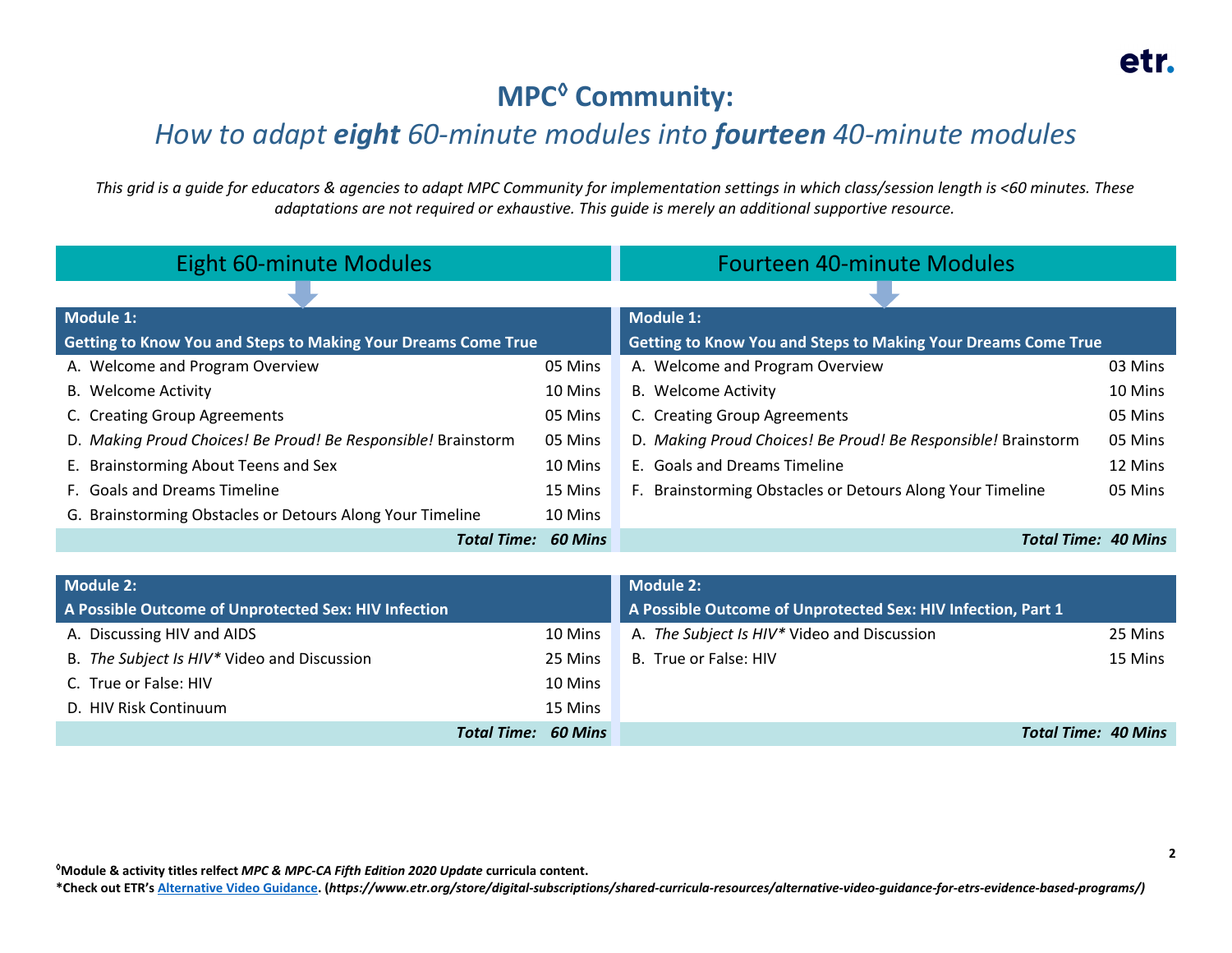| Module 3:                                      |                            | Module 3:                                                    |                            |
|------------------------------------------------|----------------------------|--------------------------------------------------------------|----------------------------|
| <b>Attitudes About Sex, HIV and Condom Use</b> |                            | A Possible Outcome of Unprotected Sex: HIV Infection, Part 2 |                            |
| A. The Hard Way* Video and Discussion          | 40 Mins                    | A. HIV Risk Continuum                                        | 25 Mins                    |
| B. Calling Koko                                | 20 Mins                    | B. Understanding Messages About Sex (Appendix A)             | 15 Mins                    |
|                                                | <b>Total Time: 60 Mins</b> |                                                              | <b>Total Time: 40 Mins</b> |

| <b>Module 4:</b>                                              |         | Module 4:                                                     |         |
|---------------------------------------------------------------|---------|---------------------------------------------------------------|---------|
| Strategies for Preventing HIV Infection: STOP, THINK, and ACT |         | <b>Attitudes About Sex, HIV and Condom Use</b>                |         |
| A. STOP, THINK, and ACT: Introduction to Problem Solving      | 05 Mins | A. The Hard Way* Video and Discussion                         | 30 Mins |
| B. Sean and Morgan Case Study: Problem Solving using STOP,    | 15 Mins | B. Calling Koko: Part 1                                       | 10 Mins |
| THINK, and ACT                                                |         | (Stop at step #5. Collect worksheet. Report out next module.) |         |
| C. Nicole's Choice* Video and Discussion                      | 25 Mins |                                                               |         |
| D. The HIV/AIDs Game                                          | 15 Mins |                                                               |         |
| <b>Total Time: 60 Mins</b>                                    |         | <b>Total Time: 40 Mins</b>                                    |         |

| Module 5:<br>A Possible Outcome of Unprotected Sex: STIs |                                      | <b>Module 5:</b><br><b>Strategies for Preventing HIV Infection: STOP, THINK, and ACT:</b><br>Part 1   |         |
|----------------------------------------------------------|--------------------------------------|-------------------------------------------------------------------------------------------------------|---------|
| A. STI Facts<br>20 Mins                                  |                                      | A. Calling Koko: Part 2<br>10 Mins<br>(Start at step #6. Redistribute worksheets. Report out advice.) |         |
|                                                          |                                      |                                                                                                       |         |
| <b>B.</b> The Transmission Game                          | 15 Mins                              | C. Sean and Morgan Case Study: Problem Solving using STOP,<br>THINK, and ACT                          | 20 Mins |
| C. What I Think About HIV/STI and Safer Sex              | 10 Mins                              |                                                                                                       |         |
| D. Condom Use Skills                                     | 15 Mins                              |                                                                                                       |         |
|                                                          | <b>Total Time:</b><br><b>60 Mins</b> | <b>Total Time: 40 Mins</b>                                                                            |         |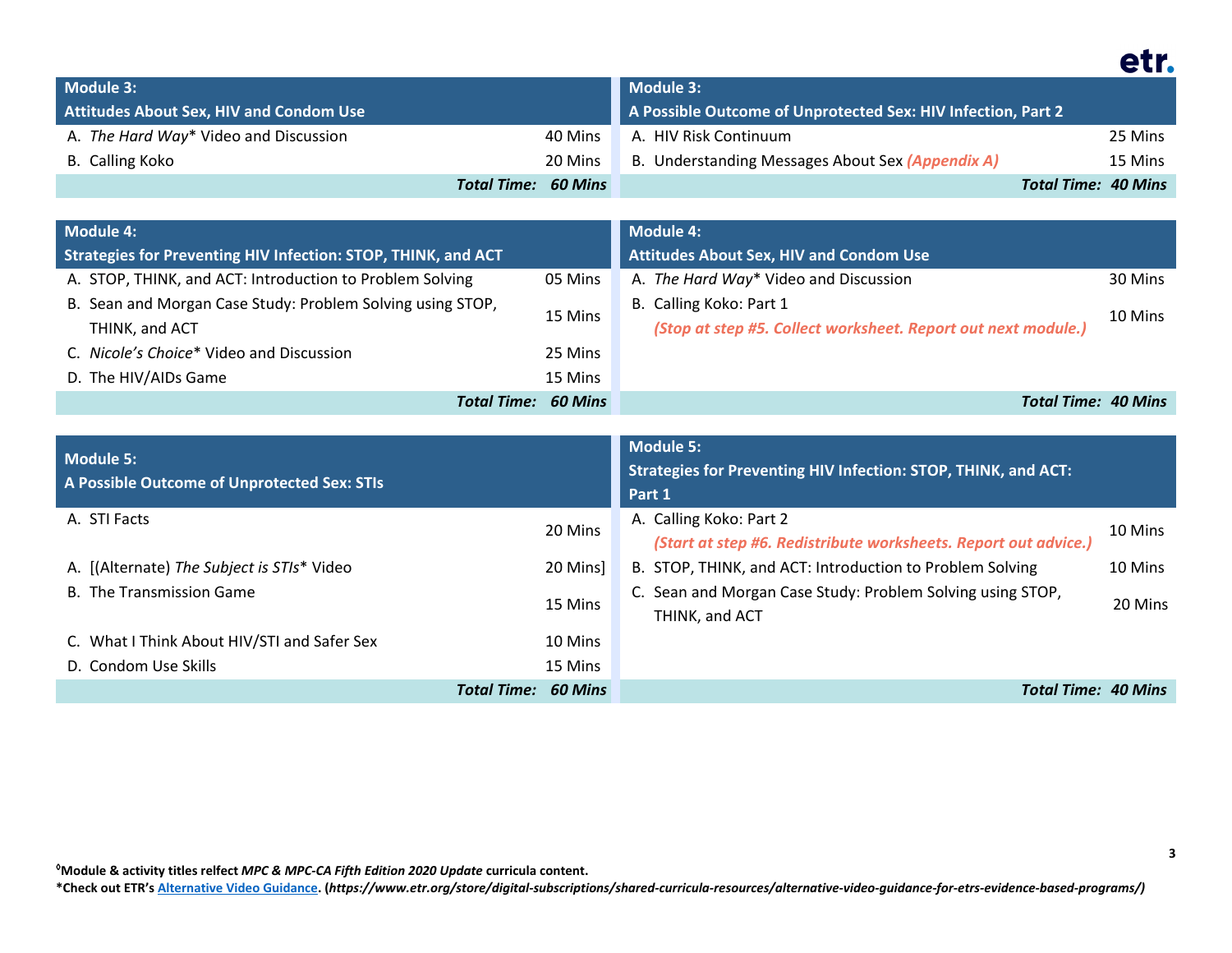| Module 6:<br>A Possible Outcome of Unprotected Sex: Pregnancy |                                      | <b>Module 6:</b><br>Strategies for Preventing HIV Infection: STOP, THINK, and ACT:<br>Part 2 |         |
|---------------------------------------------------------------|--------------------------------------|----------------------------------------------------------------------------------------------|---------|
| A. True or False: Pregnancy Statements                        | 10 Mins                              | A. Nicole's Choice* Video and Discussion                                                     | 25 Mins |
| B. [(Optional) Tanisha & Shay* Video                          | 25 Minsl                             | B. The HIV/AIDs Game                                                                         | 15 Mins |
| C. Birth Control Method Demonstration                         | 40 Mins                              |                                                                                              |         |
| D. Agree/Disagree: Attitudes about Contraception              | 10 Mins                              |                                                                                              |         |
|                                                               | <b>Total Time:</b><br><b>60 Mins</b> | Total Time: 40 Mins                                                                          |         |

| Module 7:                                                              |                | Module 7:                                           |                     |          |
|------------------------------------------------------------------------|----------------|-----------------------------------------------------|---------------------|----------|
| <b>Developing Condom Use and Negotiation Skills</b>                    |                | A Possible Outcome of Unprotected Sex: STIs, Part 1 |                     |          |
| A. Condom Line-Up                                                      | 10 Mins        | A. STI Facts                                        |                     | 20 Mins  |
| B. How to Make Condoms Fun and Pleasurable (High School Youth) 10 Mins |                | A. [(Alternate) The Subject is STIs* Video          |                     | 20 Mins] |
| C. Barriers to Condom Use/Condom Pros and Cons                         | 10 Mins        | <b>B.</b> The Transmission Game                     |                     | 20 Mins  |
| D. "What to Say If My Partner Says": Responding to Excuses             | 15 Mins        |                                                     |                     |          |
| E. Introduction to SWAT and Scripted Roleplays                         | 15 Mins        |                                                     |                     |          |
| Total Time:                                                            | <b>60 Mins</b> |                                                     | Total Time: 40 Mins |          |

| Module 8:                                                                    | <b>Module 8:</b>                                       |
|------------------------------------------------------------------------------|--------------------------------------------------------|
| <b>Enhancing Refusal and Negotiation Skills</b>                              | A Possible Outcome of Unprotected Sex: STIs, Part 2    |
| A. Safer Sex Negotiation Skills and Wrap It Up* Video<br>15 Mins             | A. Discussing HIV and AIDS (Module 2)<br>10 Mins       |
| B. Practicing and Enhancing Negotiation Skills: Unscripted Roleplays 35 Mins | B. What I Think About HIV/STI and Safer Sex<br>15 Mins |
| C. Talking to Your Partner about Condom Use: Information Review 05 Mins      | C. Condom Use Skills<br>15 Mins                        |
| D. Closing Activity<br>05 Mins                                               |                                                        |
| <b>Total Time: 60 Mins</b>                                                   | <b>Total Time: 40 Mins</b>                             |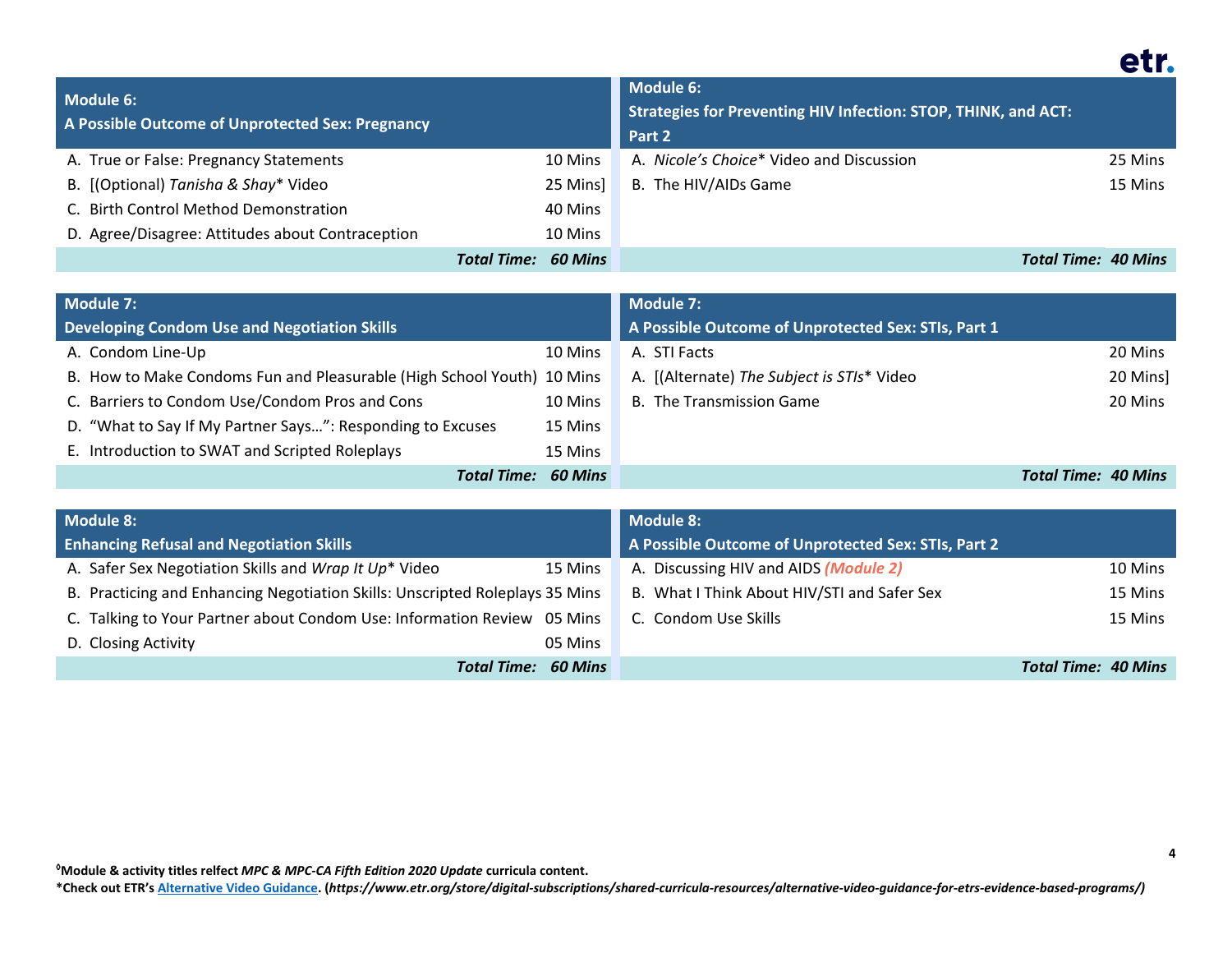|                       | <b>Module 9:</b>                                                       |         |
|-----------------------|------------------------------------------------------------------------|---------|
| <b>Not Applicable</b> | A Possible Outcome of Unprotected Sex: Pregnancy, Part 1               |         |
|                       | A. Brainstorming About Teens and Sex (Module 1)                        | 05 Mins |
|                       | B. True or False: Pregnancy Statements                                 | 10 Mins |
|                       | C. Tanisha & Shay* Video                                               | 25 Mins |
|                       | <b>Total Time: 40 Mins</b>                                             |         |
|                       |                                                                        |         |
| <b>Not Applicable</b> | <b>Module 10:</b>                                                      |         |
|                       | A Possible Outcome of Unprotected Sex: Pregnancy, Part 2               |         |
|                       | A. Birth Control Method Demonstration                                  | 25 Mins |
|                       | B. Agree/Disagree: Attitudes about Contraception                       | 15 Mins |
|                       | <b>Total Time: 40 Mins</b>                                             |         |
|                       |                                                                        |         |
| <b>Not Applicable</b> | <b>Module 11:</b>                                                      |         |
|                       | <b>Developing Condom Use and Negotiation Skills: Part 1</b>            |         |
|                       | A. Condom Line-Up                                                      | 15 Mins |
|                       | B. How to Make Condoms Fun and Pleasurable (High School Youth) 10 Mins |         |
|                       | C. Barriers to Condom Use/Condom Pros and Cons                         | 15 Mins |
|                       | <b>Total Time: 40 Mins</b>                                             |         |
|                       |                                                                        |         |
| <b>Not Applicable</b> | <b>Module 12:</b>                                                      |         |
|                       | <b>Developing Condom Use and Negotiation Skills: Part 2</b>            |         |
|                       | A. "What to Say If My Partner Says": Responding to Excuses             | 20 Mins |
|                       | B. Introduction to SWAT and Scripted Roleplays                         | 20 Mins |
|                       | <b>Total Time: 40 Mins</b>                                             |         |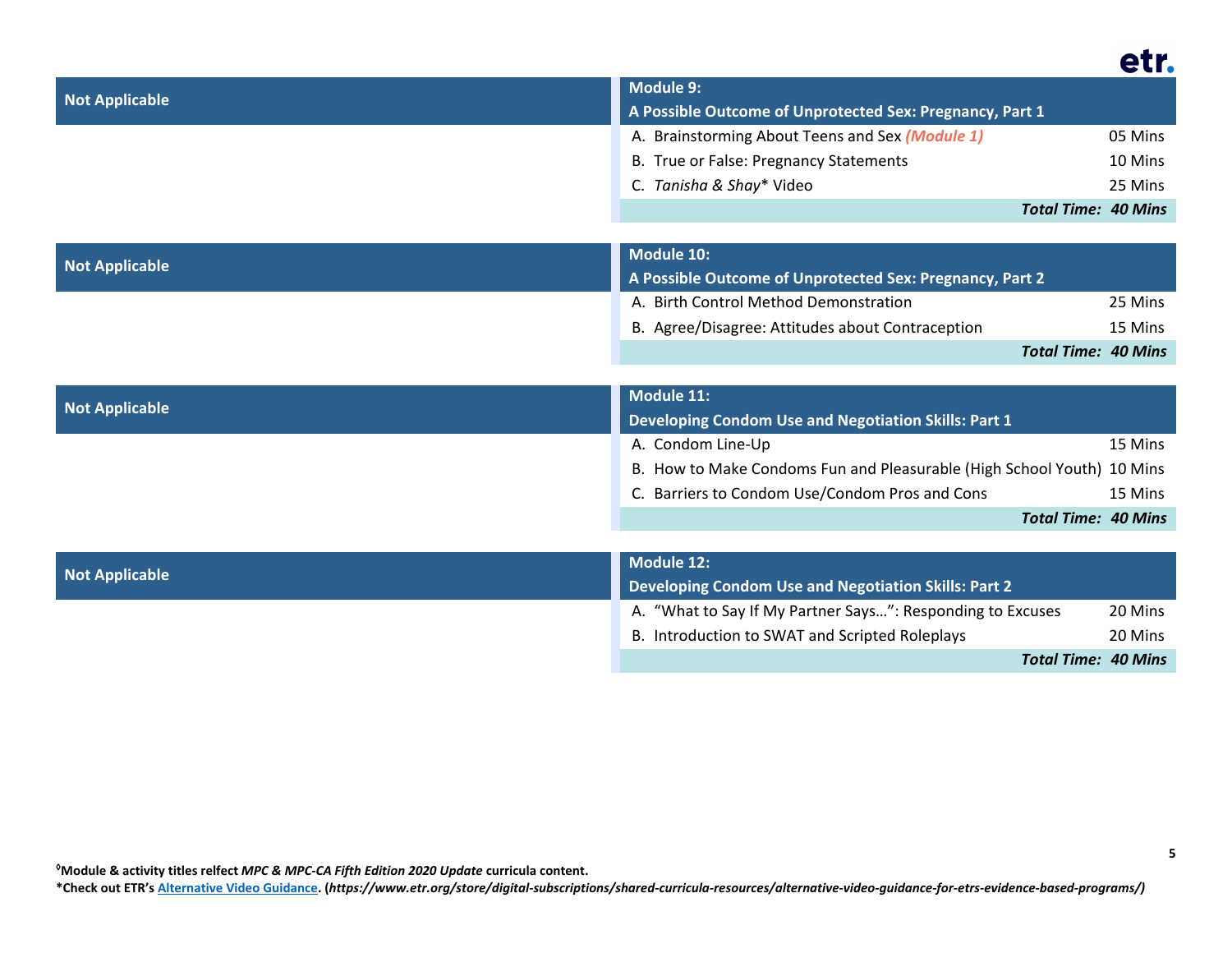| <b>Not Applicable</b> |                           | <b>Module 13:</b>                                               |                            |
|-----------------------|---------------------------|-----------------------------------------------------------------|----------------------------|
|                       |                           | <b>Enhancing Refusal and Negotiation Skills: Part 1</b>         |                            |
|                       |                           | A. Safer Sex Negotiation Skills and Wrap It Up* Video           | 15 Mins                    |
|                       |                           | B. Practicing and Enhancing Negotiation Skills: Unscripted      |                            |
|                       |                           | Roleplays, Part 1                                               | 25 Mins                    |
|                       |                           | (Stop at Step #30 – Roleplay C)                                 |                            |
|                       |                           |                                                                 | <b>Total Time: 40 Mins</b> |
|                       |                           |                                                                 |                            |
| <b>Not Applicable</b> |                           | <b>Module 14:</b>                                               |                            |
|                       |                           | <b>Enhancing Refusal and Negotiation Skills: Part 2</b>         |                            |
|                       |                           | A. Practicing and Enhancing Negotiation Skills: Unscripted      |                            |
|                       |                           | Roleplays, Part 2                                               | 25 Mins                    |
|                       |                           | (Start at Step #31 – Roleplay D)                                |                            |
|                       |                           | B. Talking to Your Partner about Condom Use: Information Review | 05 Mins                    |
|                       |                           | C. Closing Activity                                             | 10 Mins                    |
|                       |                           |                                                                 | <b>Total Time: 40 Mins</b> |
| TIME                  | $AOO$ $M!$ $TQTA$ i $TIM$ | $ECA$ Missaches                                                 |                            |

**TOTAL TIME 480 Minutes TOTAL TIME 560 Minutes**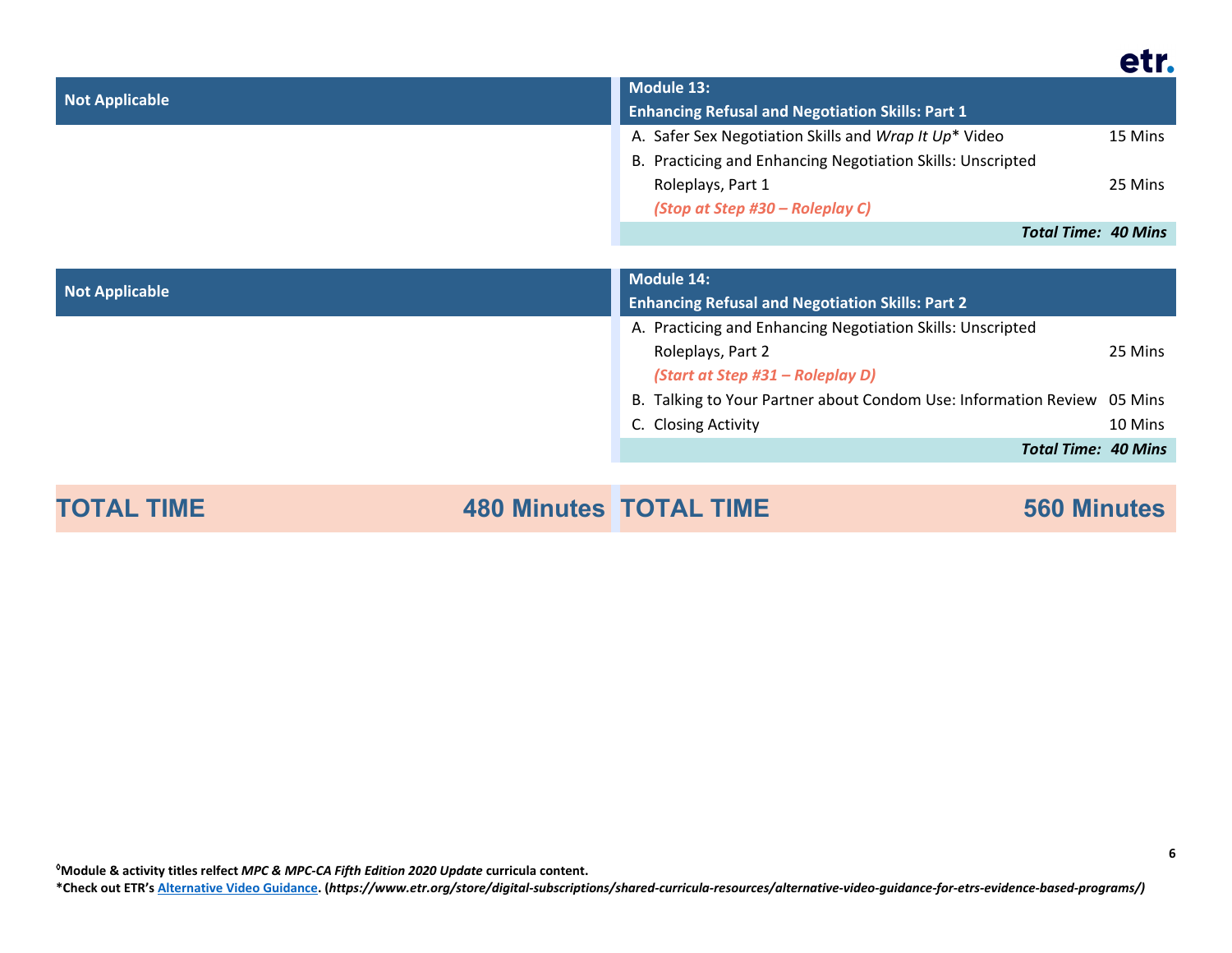## **MPC-CA◊ Community:**

## *How to adapt ten 60-minute modules into fifteen 40-minute modules*

*This grid is a guide for educators & agencies to adapt MPC-CA Community for implementation settings in which class/session length is <60 minutes. These adaptations are not required or exhaustive. This guide is merely an additional supportive resource.*

| Ten 60-minute Modules                                       |                | <b>Fifteen 40-minute Modules</b>                            |         |
|-------------------------------------------------------------|----------------|-------------------------------------------------------------|---------|
|                                                             |                |                                                             |         |
| Pre-Module:                                                 |                | <b>Pre-Module:</b>                                          |         |
| Setting the Stage: Sexual Diversity & Healthy Relationships |                | Setting the Stage: Sexual Diversity & Healthy Relationships |         |
| A. Group Agreements and Understanding Sexual Diversity      | 35 Mins        | A. Group Agreements and Understanding Sexual Diversity      | 20 Mins |
|                                                             |                | (Remove Steps # 22-24 for time purposes)                    |         |
| <b>B.</b> Healthy Relationships                             | 25 Mins        | B. Healthy Relationships                                    | 20 Mins |
| Total Time:                                                 | <b>60 Mins</b> | Total Time: 40 Mins                                         |         |

| Module 1:                                                       |                | <b>Module 1:</b>                                                     |          |
|-----------------------------------------------------------------|----------------|----------------------------------------------------------------------|----------|
| Getting to Know You and Steps to Making Your Dreams Come True   |                | <b>Getting to Know You and Steps to Making Your Dreams Come True</b> |          |
| A. Welcome and Program Overview                                 | 05 Mins        | A. Welcome and Program Overview                                      | 03 Mins  |
| <b>B.</b> Welcome Activity                                      | 10 Mins        | <b>B.</b> Welcome Activity                                           | 10 Mins  |
| C. [Creating Group Agreements (Skip if completed in Pre-module) | 05 Mins]       | C. [Creating Group Agreements (Skip if completed in Pre-module)      | 05 Mins] |
| D. Making Proud Choices! Be Proud! Be Responsible! Brainstorm   | 05 Mins        | D. Making Proud Choices! Be Proud! Be Responsible! Brainstorm        | 05 Mins  |
| E. Brainstorming About Teens and Sex                            | 10 Mins        | E. Goals and Dreams Timeline                                         | 12 Mins  |
| F. Goals and Dreams Timeline                                    | 15 Mins        | F. Brainstorming Obstacles or Detours Along Your Timeline            | 05 Mins  |
| G. Brainstorming Obstacles or Detours Along Your Timeline       | 10 Mins        |                                                                      |          |
| <b>Total Time:</b>                                              | <b>60 Mins</b> | <b>Total Time: 40 Mins</b>                                           |          |

**◊Module & activity titles relfect** *MPC & MPC-CA Fifth Edition 2020 Update* **curricula content.**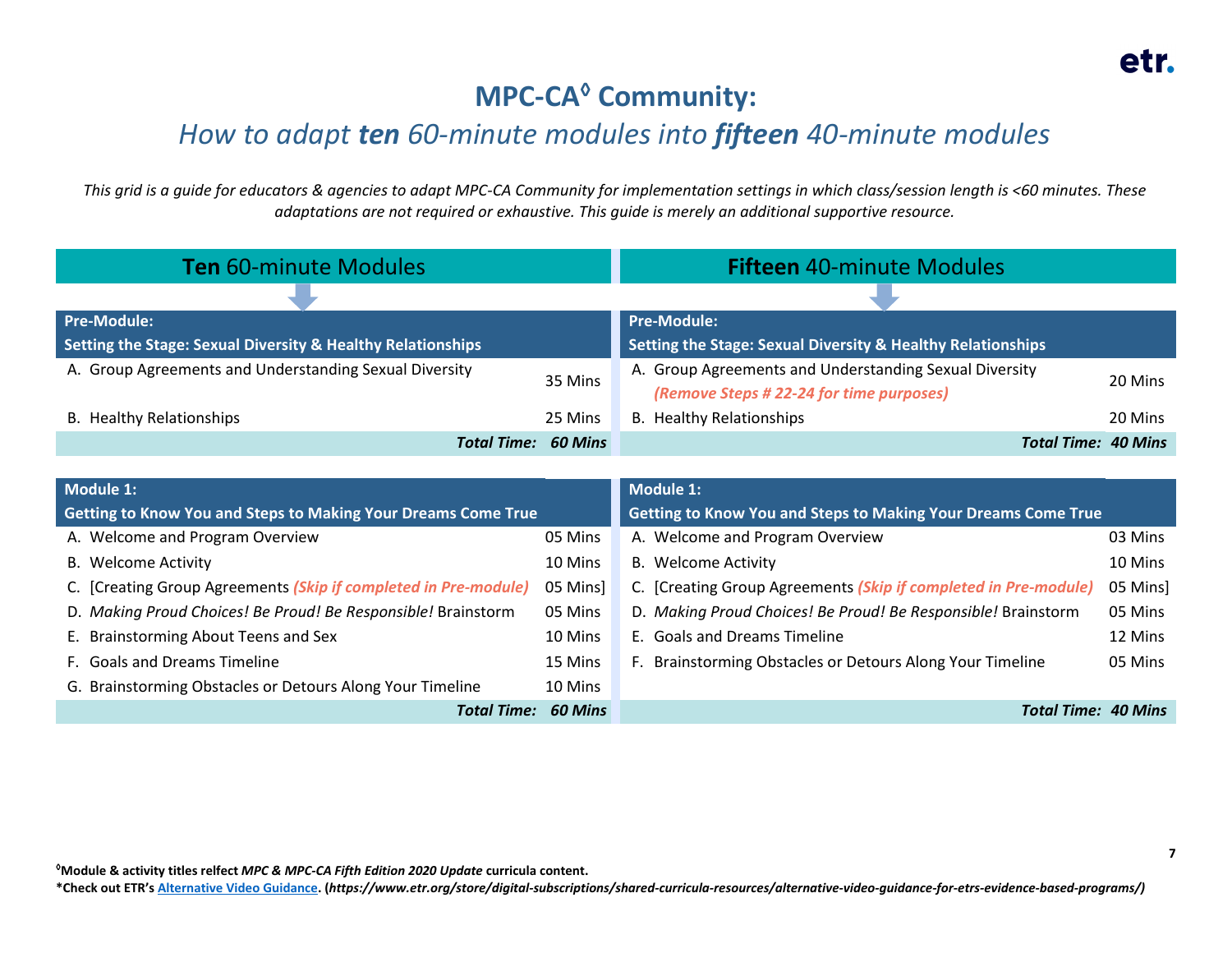| <b>Module 2:</b>                                     |                                      | <b>Module 2:</b>                                             |                            |
|------------------------------------------------------|--------------------------------------|--------------------------------------------------------------|----------------------------|
| A Possible Outcome of Unprotected Sex: HIV Infection |                                      | A Possible Outcome of Unprotected Sex: HIV Infection, Part 1 |                            |
| A. Discussing HIV and AIDS                           | 10 Mins                              | A. The Subject Is HIV* Video and Discussion                  | 25 Mins                    |
| B. The Subject Is HIV* Video and Discussion          | 25 Mins                              | B. True or False: HIV                                        | 15 Mins                    |
| C. True or False: HIV                                | 10 Mins                              |                                                              |                            |
| D. HIV Risk Continuum                                | 15 Mins                              |                                                              |                            |
|                                                      | <b>Total Time: 60 Mins</b>           |                                                              | <b>Total Time: 40 Mins</b> |
|                                                      |                                      |                                                              |                            |
| <b>Module 3:</b>                                     |                                      | <b>Module 3:</b>                                             |                            |
| <b>Attitudes About Sex, HIV, and Condom Use</b>      |                                      | A Possible Outcome of Unprotected Sex: HIV Infection, Part 2 |                            |
| A. The Hard Way* Video and Discussion                | 40 Mins                              | A. HIV Risk Continuum                                        | 25 Mins                    |
| <b>B.</b> Calling Koko                               | 20 Mins                              | B. Understanding Messages About Sex (Appendix A)             | 15 Mins                    |
|                                                      | <b>Total Time:</b><br><b>60 Mins</b> |                                                              | <b>Total Time: 40 Mins</b> |
|                                                      |                                      |                                                              |                            |
| <b>Module 4:</b>                                     |                                      | <b>Module 4:</b>                                             |                            |

| <b>Module 4:</b>                                                           |         | Module 4:                                                                                |         |
|----------------------------------------------------------------------------|---------|------------------------------------------------------------------------------------------|---------|
| <b>Strategies for Preventing HIV Infection: STOP, THINK, and ACT</b>       |         | <b>Attitudes About Sex, HIV, and Condom Use</b>                                          |         |
| A. Only Yes Means Yes: Affirmative Consent                                 | 10 Mins | A. The Hard Way* Video and Discussion                                                    | 30 Mins |
| B. STOP, THINK, and ACT: Introduction to Problem Solving                   | 05 Mins | B. Calling Koko: Part 1<br>(Stop at step #5. Collect worksheet. Report out next module.) | 10 Mins |
| C. Sean & Morgan Case Study: Problem Solving using STOP, THINK,<br>and ACT | 15 Mins |                                                                                          |         |
| D. Nicole's Choice* Video and Discussion                                   | 25 Mins |                                                                                          |         |
| <b>Total Time: 60 Mins</b>                                                 |         | Total Time: 40 Mins                                                                      |         |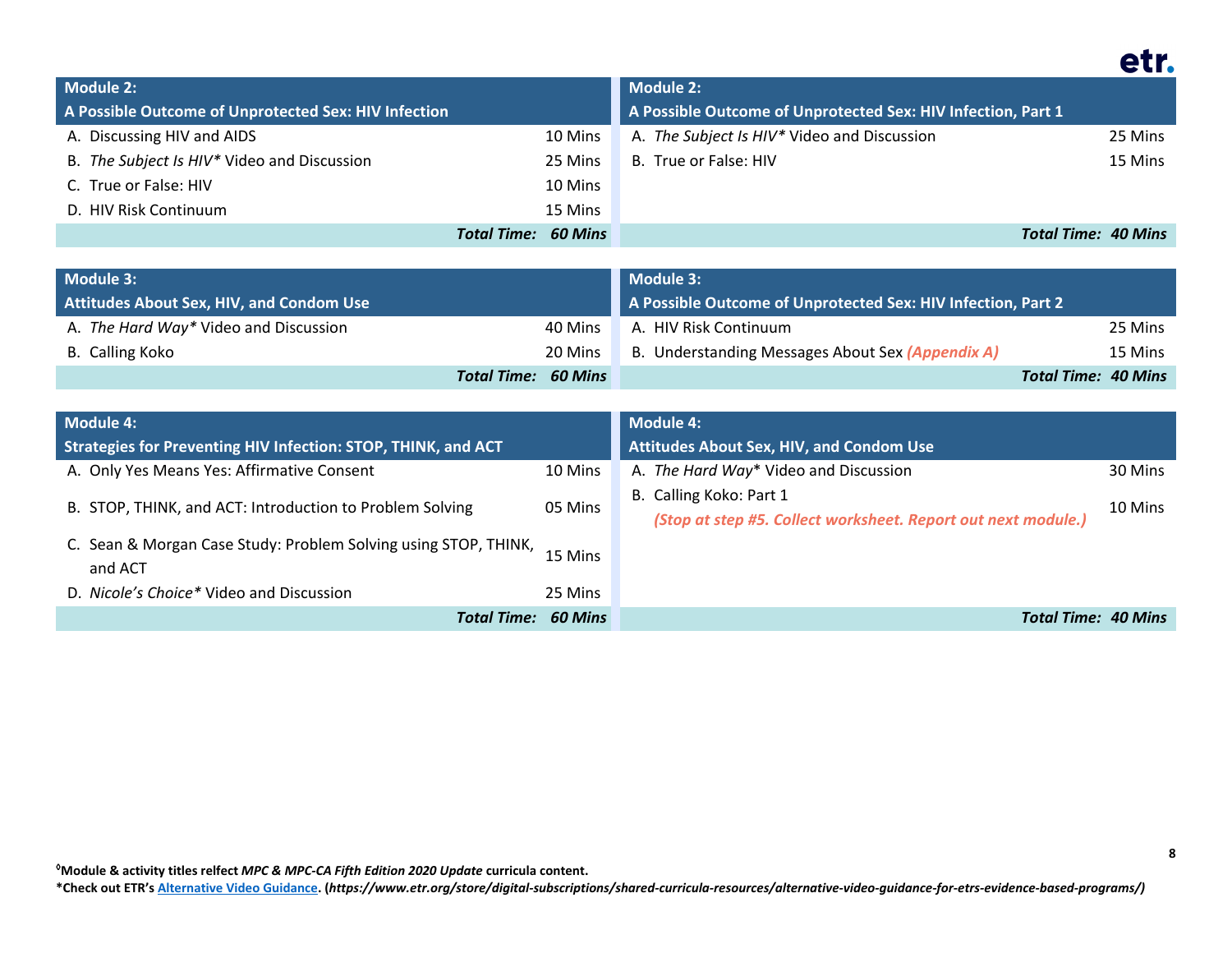| <b>Module 5:</b><br>A Possible Outcome of Unprotected Sex: STIs |                                      | <b>Module 5:</b><br>Strategies for Preventing HIV Infection: STOP, THINK, and ACT,<br>Part 1 |         |
|-----------------------------------------------------------------|--------------------------------------|----------------------------------------------------------------------------------------------|---------|
| A. The HIV/AIDs Game                                            | 15 Mins                              | A. Calling Koko: Part 2<br>(Start at step #6. Redistribute worksheets. Report out advice.)   | 10 Mins |
| <b>B.</b> STI Facts                                             | 20 Mins                              | B. Only Yes Means Yes: Affirmative Consent                                                   | 05 Mins |
| B. [(Alternative) The Subject is STIs* Video                    | 20 Mins                              | C. STOP, THINK, and ACT: Introduction to Problem Solving                                     | 07 Mins |
| C. The Transmission Game                                        | 15 Mins                              | D. Sean and Morgan Case Study: Problem Solving using STOP,<br>THINK, and ACT                 | 18 Mins |
| D. What I Think About HIV/STI and Safer Sex                     | 10 Mins                              |                                                                                              |         |
|                                                                 | <b>Total Time:</b><br><b>60 Mins</b> | <b>Total Time: 40 Mins</b>                                                                   |         |

| Module 6:<br>A Possible Outcome of Unprotected Sex: Pregnancy, Part 1 |                            | <b>Module 6:</b><br>Strategies for Preventing HIV Infection: STOP, THINK, and ACT,<br>Part 2 |                            |
|-----------------------------------------------------------------------|----------------------------|----------------------------------------------------------------------------------------------|----------------------------|
| A. Condom Use Skills                                                  | 15 Mins                    | A. Nicole's Choice* Video and Discussion                                                     | 25 Mins                    |
| B. True or False: Pregnancy Statements                                | 15 Mins                    | B. The HIV/AIDs Game                                                                         | 15 Mins                    |
| C. Tanisha & Shay* Video                                              | 30 Mins                    |                                                                                              |                            |
|                                                                       | <b>Total Time: 60 Mins</b> |                                                                                              | <b>Total Time: 40 Mins</b> |

| Module 7:                                                |                            | Module 7:                                           |                            |
|----------------------------------------------------------|----------------------------|-----------------------------------------------------|----------------------------|
| A Possible Outcome of Unprotected Sex: Pregnancy, Part 2 |                            | A Possible Outcome of Unprotected Sex: STIs, Part 1 |                            |
| A. Birth Control Methods Demonstration                   | 50 Mins                    | A. STI Facts                                        | 20 Mins                    |
| B. Agree/Disagree - Attitudes About Contraception        | 10 Mins                    | A. [(Alternate) The Subject is STIs* Video          | 20 Mins]                   |
|                                                          |                            | B. The Transmission Game                            | 20 Mins                    |
|                                                          | <b>Total Time: 60 Mins</b> |                                                     | <b>Total Time: 40 Mins</b> |

**\*Check out ETR'[s Alternative Video Guidance.](https://www.etr.org/store/digital-subscriptions/shared-curricula-resources/alternative-video-guidance-for-etrs-evidence-based-programs/) (***https://www.etr.org/store/digital-subscriptions/shared-curricula-resources/alternative-video-guidance-for-etrs-evidence-based-programs/)*

etr.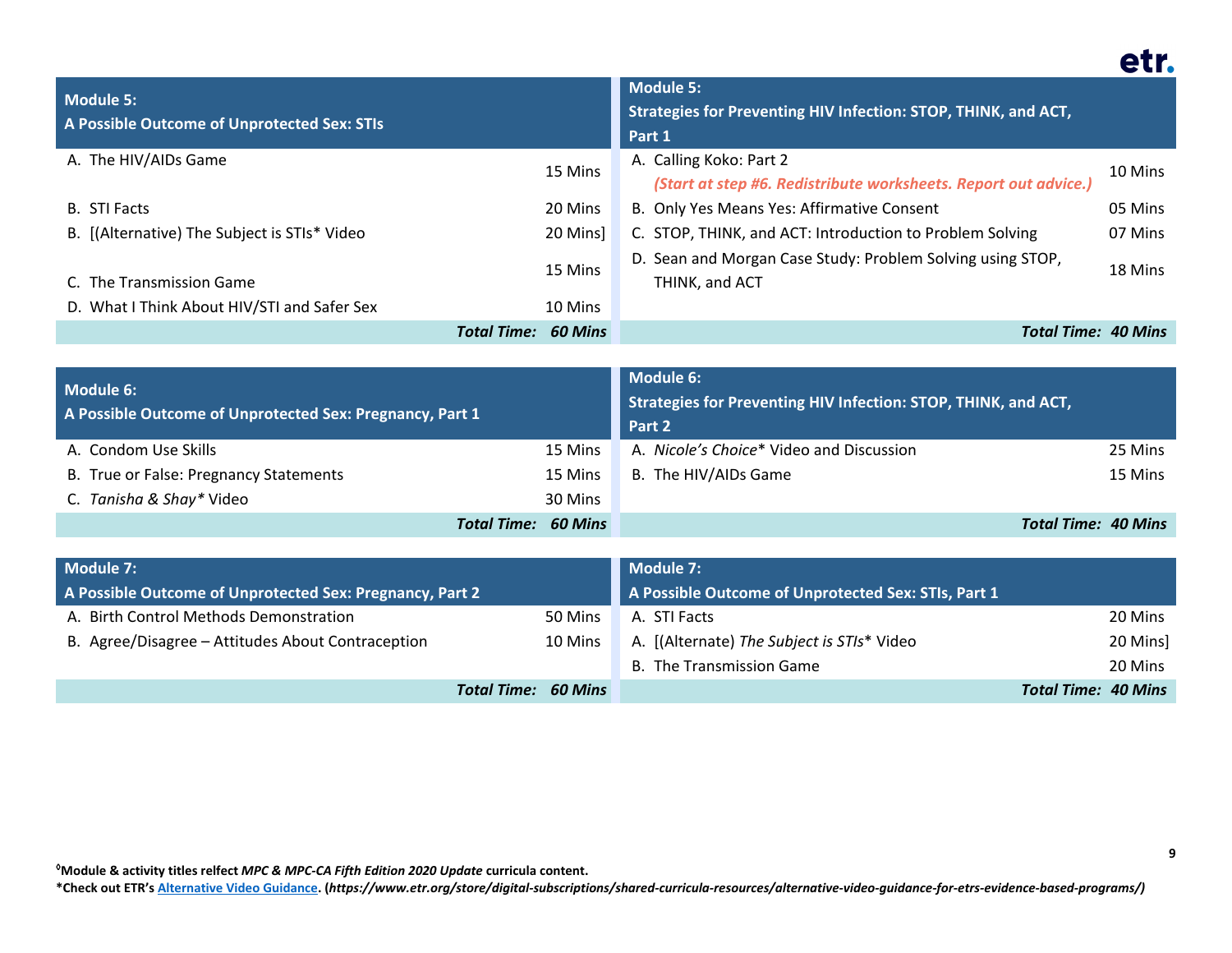|--|

| <b>Module 8:</b>                                                       |                | <b>Module 8:</b>                                    |                     |
|------------------------------------------------------------------------|----------------|-----------------------------------------------------|---------------------|
| <b>Developing Condom Use and Negotiation Skills</b>                    |                | A Possible Outcome of Unprotected Sex: STIs, Part 2 |                     |
| A. Condom Line-up                                                      | 10 Mins        | A. Discussing HIV and AIDS (Module 2)               | 10 Mins             |
| B. How to Make Condoms Fun and Pleasurable (High School Youth) 10 Mins |                | B. What I Think About HIV/STI and Safer Sex         | 15 Mins             |
| C. Barriers to Condom Use/Condom Pros and Cons                         | 10 Mins        | C. Condom Use Skills                                | 15 Mins             |
| D. "What to Say if my Partner Says": Responding to Excuses             | 15 Mins        |                                                     |                     |
| E. Introduction to SWAT and Scripted Roleplay                          | 15 Mins        |                                                     |                     |
| Total Time:                                                            | <b>60 Mins</b> |                                                     | Total Time: 40 Mins |

| <b>Module 9:</b>                                                             | Module 9:                                                  |  |
|------------------------------------------------------------------------------|------------------------------------------------------------|--|
| <b>Enhancing Refusal and Negotiation Skills</b>                              | A Possible Outcome of Unprotected Sex: Pregnancy, Part 1   |  |
| A. Safer Sex Negotiation Skills and Wrap it Up* Video<br>15 Mins             | A. Brainstorming About Teens and Sex (Module 1)<br>05 Mins |  |
| B. Practicing and Enhancing Negotiation Skills: Unscripted Roleplays 35 Mins | B. True or False: Pregnancy Statements<br>10 Mins          |  |
| C. Talking to Your Partner about Condom Use - Information Review 05 Mins     | C. Tanisha & Shay* Video<br>25 Mins                        |  |
| D. Closing Activity<br>05 Mins                                               |                                                            |  |
| <b>Total Time: 60 Mins</b>                                                   | <b>Total Time: 40 Mins</b>                                 |  |

| <b>Not Applicable</b> | Module 10:<br>A Possible Outcome of Unprotected Sex: Pregnancy, Part 2 |                            |
|-----------------------|------------------------------------------------------------------------|----------------------------|
|                       | A. Birth Control Method Demonstration                                  | 25 Mins                    |
|                       | B. Agree/Disagree: Attitudes about Contraception                       | 15 Mins                    |
|                       |                                                                        | <b>Total Time: 40 Mins</b> |
|                       |                                                                        |                            |
|                       | Module 11:                                                             |                            |
|                       | Developing Condom Use and Negotiation Skills: Part 1                   |                            |
|                       | A. Condom Line-Up                                                      | 15 Mins                    |
|                       |                                                                        |                            |

B. How to Make Condoms Fun and Pleasurable (High School Youth) 10 Mins

C. Barriers to Condom Use/Condom Pros and Cons 15 Mins

*Total Time: 40 Mins*

**◊Module & activity titles relfect** *MPC & MPC-CA Fifth Edition 2020 Update* **curricula content.**